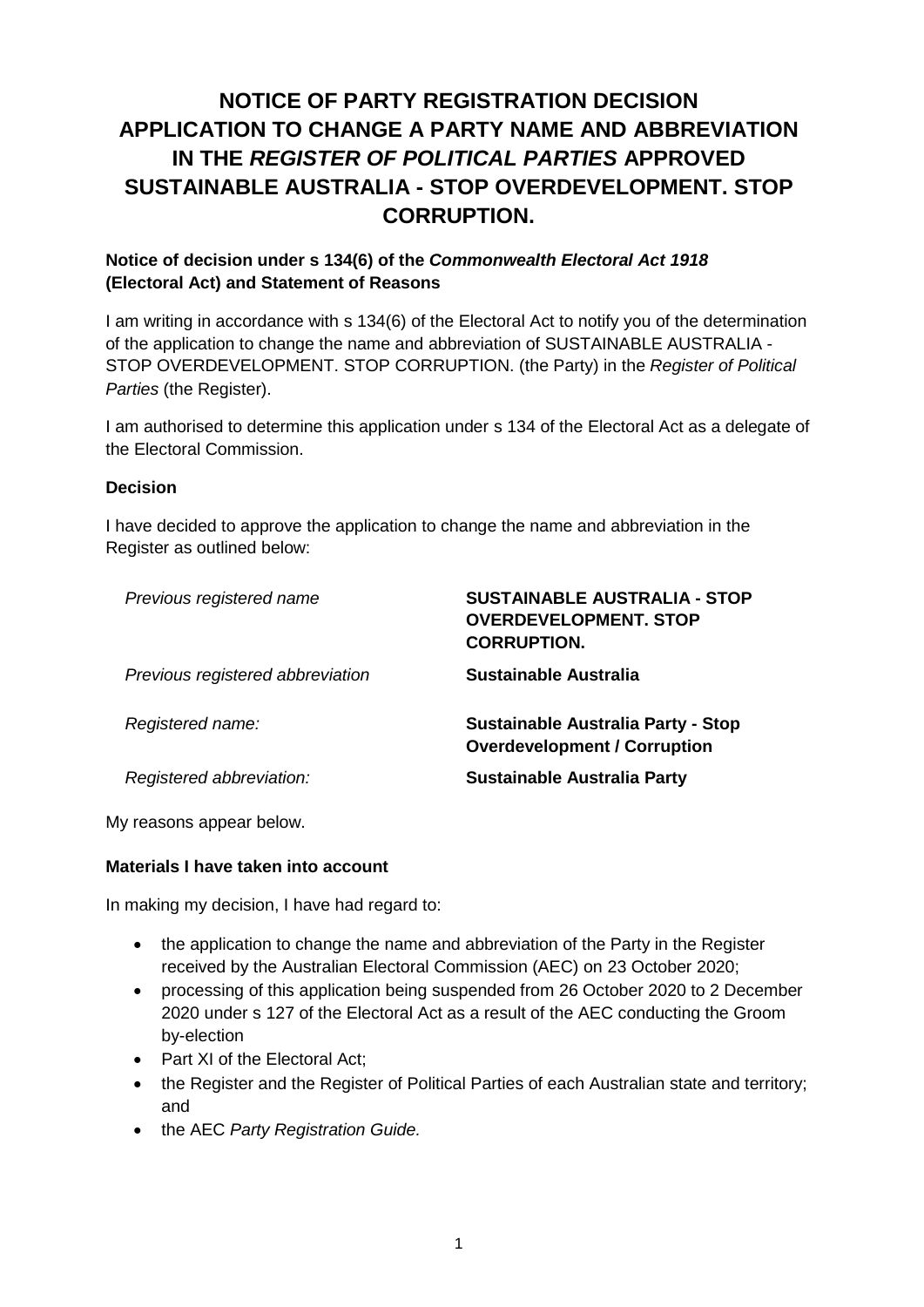# **Findings of Fact**

On the material before me, I make the following findings:

# Party name

The proposed name Sustainable Australia Party - Stop Overdevelopment / Corruption

- does not comprise more than 6 words;
- is not obscene:
- is not the name, or an abbreviation or acronym of the name of another political party (not being a political party that is related to the Party) that is a recognised political party;
- does not so nearly resemble the name, abbreviation or acronym of the name of another political party (not being a political party that is related to the Party) that is a recognised political party that it is likely to be confused with or mistaken for that name or that abbreviation or acronym;
- is not one that a reasonable person would think suggests a connection or relationship exists between the Party and a registered party;
- does not comprise the words "Independent Party"
- does not contain the word "Independent" and the
	- $\circ$  name, or abbreviation or acronym of the name of a recognised political party; or
	- $\circ$  matter that so nearly resembles the name or an abbreviation or acronym of a recognised political party that the matter is likely to be confused with or mistaken for that name or that abbreviation or acronym.

Accordingly, on the basis of the materials before me, I am satisfied that the Party's proposed name meets the requirements of s 129 of the Electoral Act.

# Party Abbreviation

The proposed abbreviation Sustainable Australia Party

- does not comprise more than 6 words;
- is not obscene;
- is not the name, or an abbreviation or acronym of the name of another political party (not being a political party that is related to the Party) that is a recognised political party;
- does not so nearly resemble the name, abbreviation or acronym of the name of another political party (not being a political party that is related to the Party) that is a recognised political party that it is likely to be confused with or mistaken for that name or that abbreviation or acronym;
- is not one that a reasonable person would think suggests a connection or relationship exists between the Party and a registered party;
- does not comprise the words "Independent Party"
	- does not contain the word "Independent" and the
		- $\circ$  name, or abbreviation or acronym of the name of a recognised political party; or
		- $\circ$  matter that so nearly resembles the name or an abbreviation or acronym of a recognised political party that the matter is likely to be confused with or mistaken for that name or that abbreviation or acronym.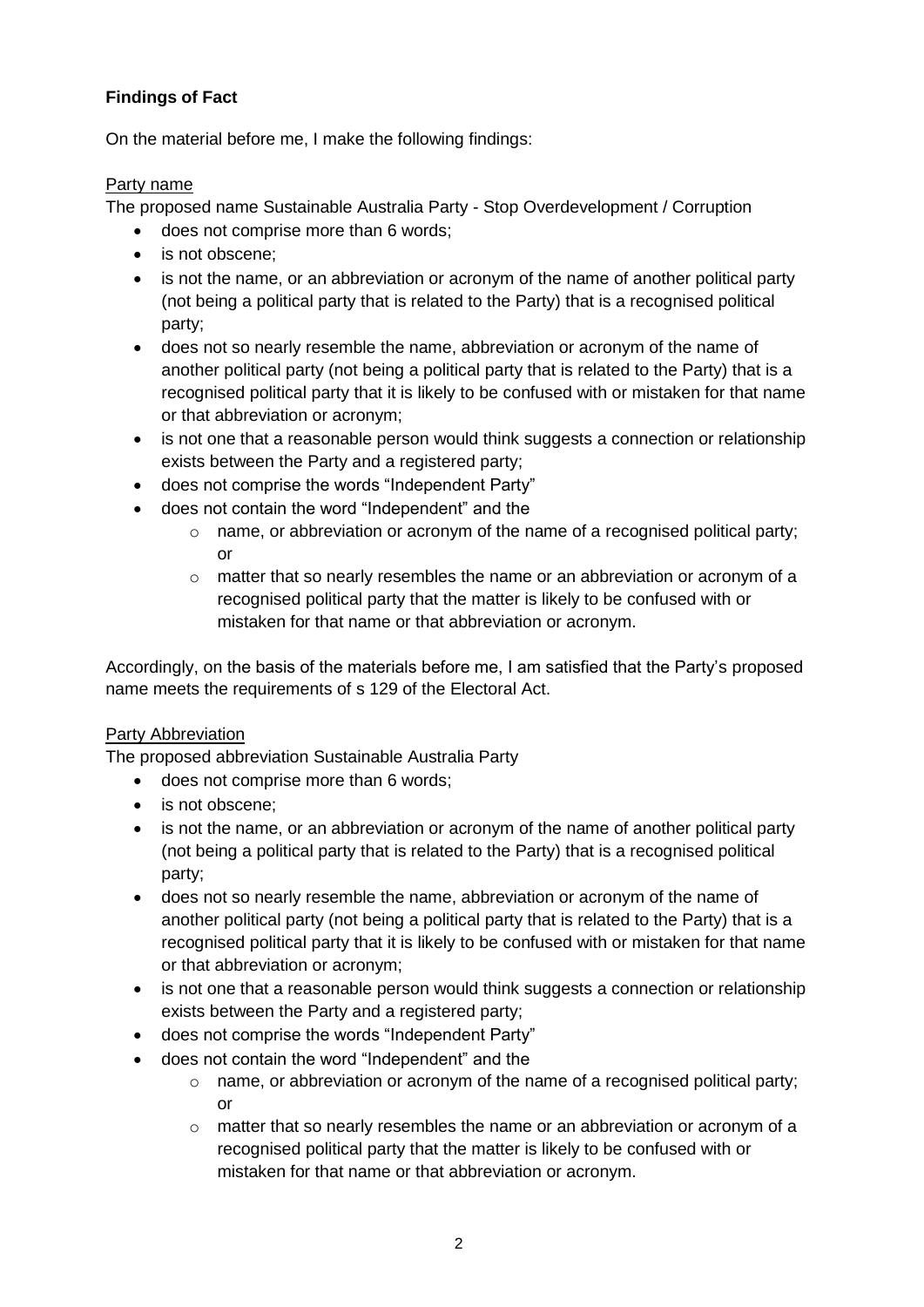Accordingly, on the basis of the materials before me, I am satisfied that the Party's proposed abbreviation meets the requirements of s 129 of the Electoral Act.

## Legislative framework – written particulars

Subsection 132(7) of the Electoral Act provides that the Electoral Commission shall not register a political party unless it has considered any particulars submitted objecting to a party's registration, and any reply to particulars that may have been submitted. Section 132 of the Electoral Act also outlines the requirements for submitting and processing objections to an application.

Paragraph 132(2)(b) of the Electoral Act provides that a person can only submit written particulars objecting to an application (or a logo in the case of point (iv)) on the following grounds:

- (i) the application does not relate to an eligible political party; or
- (ii) the application is not in accordance with s 126 of the Electoral Act; or
- (iii) the application should be refused under s 129 of the Electoral Act; or
- (iv) the Electoral Commission should refuse to enter a logo of the Party in the Register under s 129A of the Electoral Act.

On 18 January 2021, the application was advertised in 10 major newspapers circulating in each State and Territory of Australia and published on the AEC website. The closing date for written particulars objecting to the application was 18 February 2021. No written particulars were received.

## Other procedural application requirements

The application to change the name, abbreviation and logo of the Party:

- was in writing, signed by three members of the Party;
- set out the name and address of the applicants and particulars of the capacity in which each applicant makes the application; and
- was accompanied by a fee of \$500.

Accordingly, I am satisfied that the application to change the name and abbreviation of the Party meets the requirements of ss 134(1)(b) and 134(2) of the Electoral Act.

# **Your review rights**

Under s 141(2) of the Electoral Act, a person (including an organisation) affected by the decision who is dissatisfied with the decision may make a written application to the Electoral Commission for internal review of this decision within 28 days after the day on which the decision first comes to the notice of that person. There is no fee payable for requesting an internal review.

Requests for review of this decision should be addressed to Mr Tom Rogers. Australian Electoral Commissioner, and emailed to commission.secretariat@aec.gov.au or by post to Locked Bag 4007, Canberra City ACT 2601.